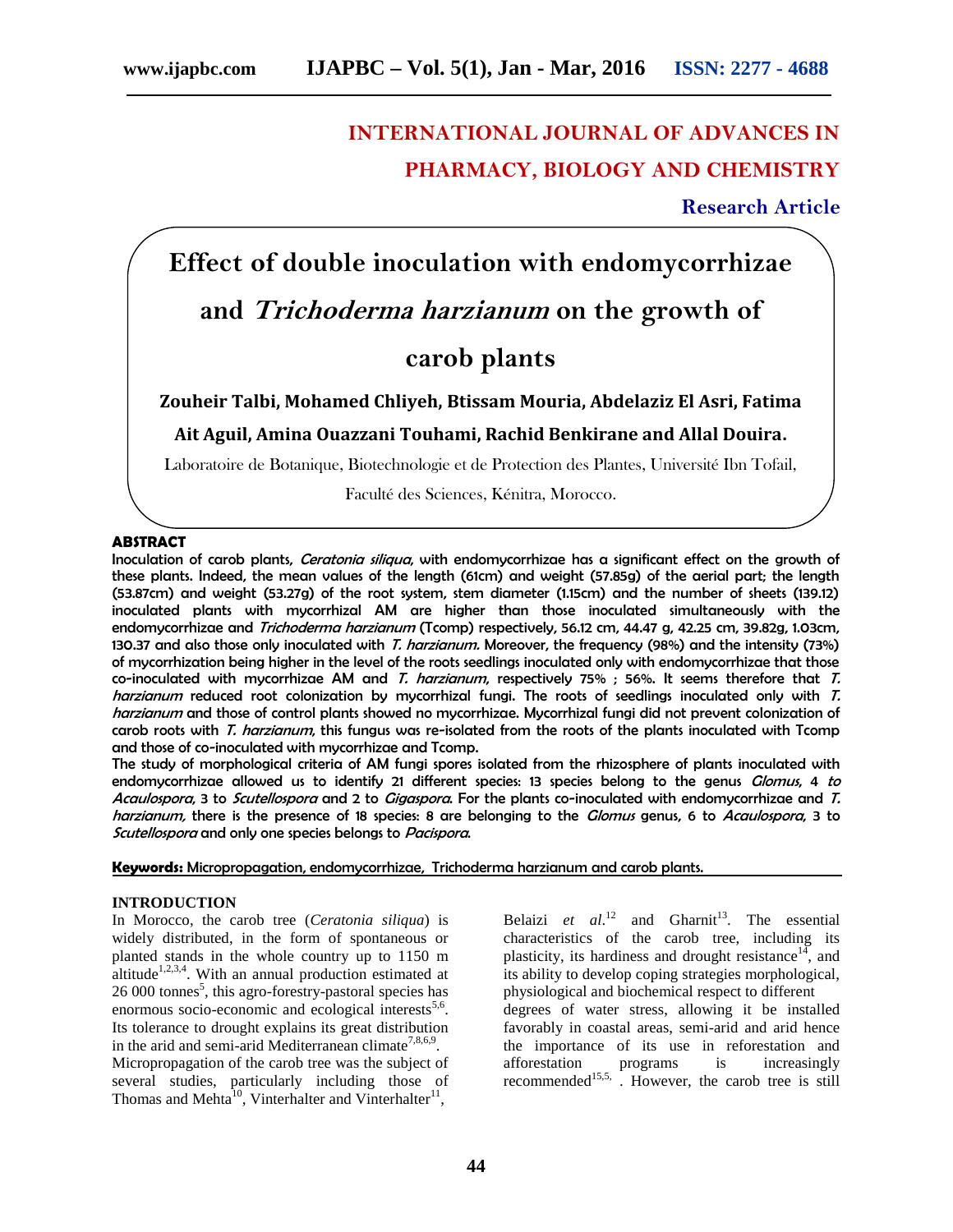very neglected in reforestation programs<sup>14</sup> because of failures plantations in forest areas<sup>16</sup> .

From another angle, the arbuscular mycorrhizal fungi (AM) and the antagonist fungus *Trichoderma* showed improvement in productivity and the health of plants and therefore have a particular interest in sustainable agriculture $17,18,19,20,21$ . .

The combination of these two control methods was reported in several studies with mixed results. Several studies have shown a positive effect of this double inoculation on the performance of the plant in the presence and absence of pathogens<sup>22,23,24,25</sup>, while others have reported a reduction in dry weight of shoots and roots of the plant<sup>26,27,28</sup>.

The main effect of mycorrhizal fungi in undisturbed ecosystems is to enhance the growth of mycorrhizal relative to non-mycorrhizal plants<sup>29,30</sup>. Similarly, they wrap the roots of plants and therefore constitute a physical barrier that protects against diseases<sup>31,32</sup>. They also cause a series of dynamic biological and biochemical reactions such as the decomposition of organic matter, the synthesis of new materials, weathering of rocks and the transformation element

in the soil and therefore affect the availability of nutrients plants<sup>33,34</sup>.

*Trichoderma spp.* was reported as phytostimulator and biological control agent acting mainly through the production of antimicrobial compounds or parasitism of plant pathogens<sup>35,36,37</sup>. The potential use of this microbial inoculant was studied in agricultural and horticultural systems where it would have been consistent with AM mycorrhizal fungi<sup>38</sup>.

In this context, the objective of this study was to investigate the effect of single and double endomycorrhizae inoculation between mycorrhizal fungi (AM) and a strain of *Trichoderma harzianum* on the parameters of mycorrhization and growth of carob plants.

# **MATERIALS AND METHODS**

#### **1. Soil**

The used soil in this study is that of the Mamora forest. This soil has been disinfected in an autoclave at 200 °C for 2 hours. The physico-chemical parameters of the soil are shown in Table 1.

**Table 1 Chemical characteristics of Mamora's soil**

| physicochimiques<br><b>Parameters</b> | pH   | Organic<br>matter $%$ | <b>Nitrogen</b><br>$\frac{9}{0}$ | <b>Phosphore</b><br>P2O5(%) | Potassium<br>K2O             | <b>Magnesium</b><br>(Mg) | Calcium<br>(Ca) |  |
|---------------------------------------|------|-----------------------|----------------------------------|-----------------------------|------------------------------|--------------------------|-----------------|--|
|                                       |      |                       |                                  |                             | $(\text{mea}/100 \text{ g})$ | (mea/100g)               | 100 g<br>(mea / |  |
| Soil of Mamora                        | 7.53 | O.                    | 0.05                             | 0.239                       | 0.15                         | 0.20                     | 7351.5          |  |

#### **2. Plant material**

The study was performed on elderly carob plants of six months, which were brought from a nursery located in the Kenitra region (Northwestern Morocco).

#### **3.Production and multiplication of endomycorrhizal inoculum.**

A composite endomycorrhizal inoculum was collected from the rhizosphere (soil and roots) carob developing in different Moroccan regions (Taroudant, Khenifra, Afourar, Nador and Ksiba) and samplings of roots were collected from these plants. Corn and sorghum seeds were disinfected with sodium hypochlorite (5%) for two minutes; they were rinsed with tap water and sown in pots containing the rhizospheric soil of carob. These pots were placed in the greenhouse and sprayed regularly with distilled water.

After three months of culture, the frequency and intensity of mycorrhizal roots of maize and sorghum were estimated using the method of Phillips and Hyman<sup>39</sup>. The soil and the roots of these two

mycotrophic species were used as an endomycorrhizal inoculums of the carob tree plants.

#### **4. Inoculum of** *T. harzianum*

The Tcomp *T. harzianum* was cultivated on PSA media (Potato Sucrose Agar) and incubated at 28 ° C for 5 days in the dark and 5 days under light to promote conidial production. The conidia were then recovered by immersing the surface of the cultures with sterile distilled water and the concentration of conidial suspensions was adjusted to  $10^7$  conidia / ml.

# **5. Inoculation**

# **5.1 Inoculation with mycorrhizae**

Inoculation of carob tree plants with mycorrhizae is to fill half the pot with mycorrhizal inoculum (soil and roots containing AM fungi) and the other half with sand forest of Mamora disinfected in an autoclave. Controls were transplanted into pots containing sterile soil of Mamora forest.

The inoculated plants were watered daily with distilled water to facilitate the installation of mycorrhizae while other seedlings were watered with tap water.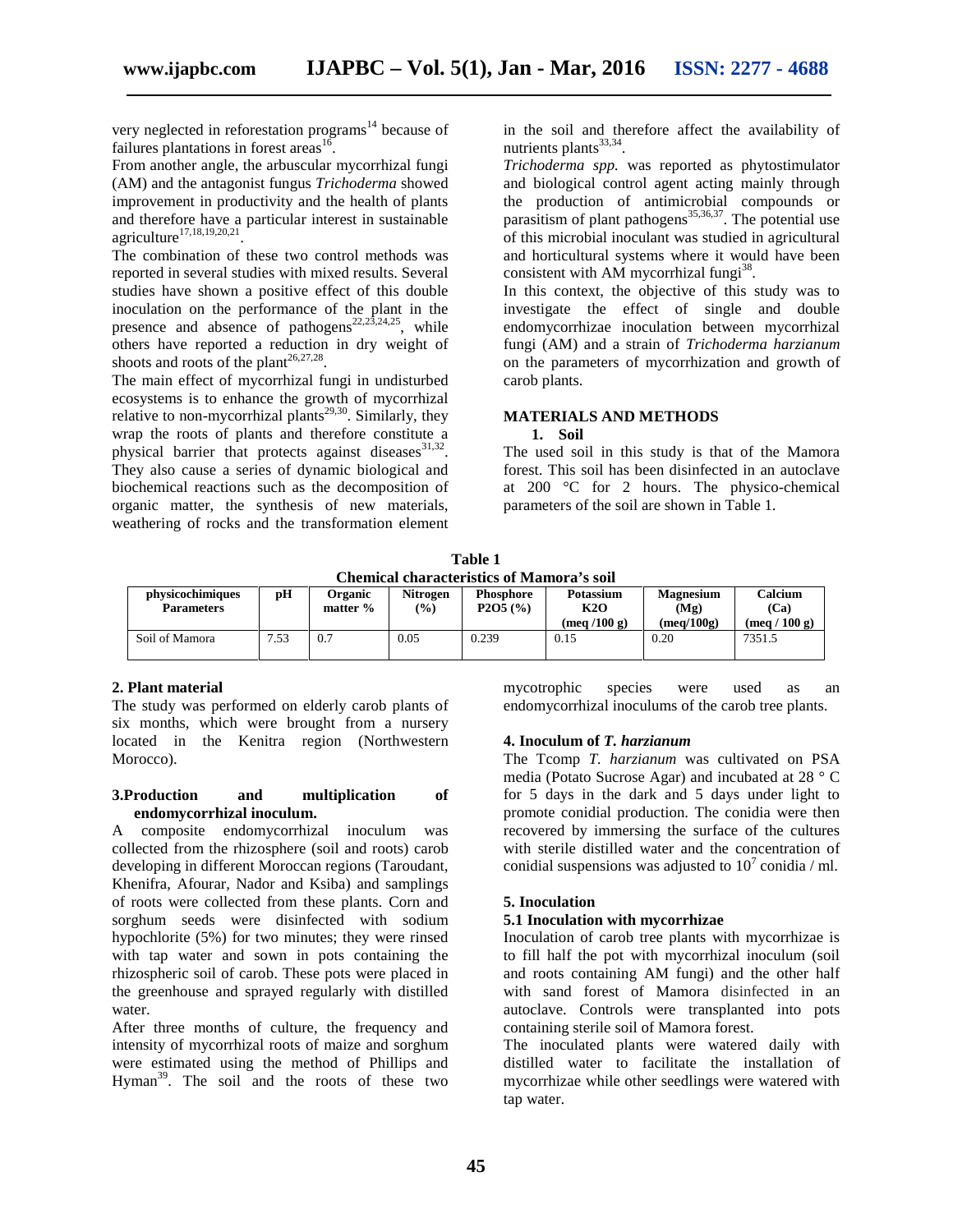### **5.2. Inoculation with** *T. harzianum*

Inoculation of carob plants with *T. harzianum* were carried out by immersing the coated roots of their germination substrate in conidial suspensions of the Tcomp strain for 30 min, after they were transplanted directly into the pots.

# **6. Experimental device**

The experiment was carried out between May 2014 and April 2015. The experimental device was designed in random blocks with a seedling per pot and eight repetitions for each treatment. The pots were then placed in a plastic greenhouse where the temperature varies between 18 and 25 ° C.

Lot 1: control plants (C).

Lot 2: The plants inoculated with the strain Tcomp (Tr).

Lot 3: Plants inoculated with AM fungi (Myc).

Lot 4: Plants inoculated simultaneously with AM fungi and Tcomp ( $Myc + Tr$ ).

# **7. Evaluation of agronomic parameters of carob plants**

After 10 months of culture, the pots were returned to the greenhouse and carob plants were cut off at the neck. Growth parameters evaluated include the number of sheets, the number of branches, length and fresh weight of the aerial part, the diameter of the main stem and the fresh weight and the length of the root portion and the percentage of leaves showing symptoms of chlorosis or necrosis, calculated using the following equation.

$$
\%F_{sym} = \frac{N_{F_{sym}}}{N_{TF}} \times 100
$$

 $%F_{sym}$  : Percentage of leaves showing symptoms.  $N_{\mathbf{F}_{\text{sym}}}$ : Number of leaves showing symptoms.

: Total number of leaves.  $N_{\text{TE}}$ 

Other agronomic parameters were measured on thirty roots of each lot, number, length and diameter of the branches.

#### **8. Evaluation of mycorrhizal parameters 8.1. Mycorrhizal roots**

After ten months of inoculation, the identification of the colonization of the roots of the carob tree plants by AM fungi was conducted using the staining technique of the roots of Phillips and Hayman<sup>39</sup>. The roots were recovered from the substrate and washed with water. The thinnest roots were cut into pieces of 1 cm length, soaked in a solution containing 10% KOH and a few drops of hydrogen peroxide  $(H_2O_2)$ and placed in an oven at 90 $\degree$  C for 45 min. These

fragments are then rinsed with distilled water and heated at 90 ° C for 15 min in the cresyl blue.

Thirty randomly selected fragments were used for microscopic observation and calculating mycorrhizal parameters, in this case mycorrhizal frequency (MF%), mycorrhizal intensity (MI%), the content of arbuscules and vesicles were estimated according mycorrhizal index Trouvelot *et al*<sup>40</sup>.

# **8.2. Extraction of spores**

Spores are extracted following the wet sieving method described by Gerdemann and Nicolson $41$ . In a 1 L beaker, 100 g of each composite soil sample is immersed with 0.5 L of tap water and stirred for 1 minute with a spatula. After 10 to 30 seconds of settling, the supernatant is passed through four superimposed decreasing mesh sieve (500, 200, 80 and 50 microns).This operation is repeated twice. The content retained by the sieve of 200, 80 and 50  $\mu$ m is divided into two tubes and centrifuged for 4 minutes at 9000 rev / min. The supernatant is discarded and a viscosity gradient is created by adding 20 ml of a 40% sucrose solution to each centrifuge tube<sup>42</sup>. The mixture was rapidly stirred and the tube provided again in the centrifuge for 1 min at 9000 rev / min.

Unlike the first centrifugation step, the supernatant is poured onto the sieve with a mesh of 50 microns. The resulting substrate was rinsed with distilled water to remove the sucrose, then disinfected with an antibiotic solution Streptomycin 10 mg / L The spores are then recovered in an Erlenmeyer flask with a little distilled water. AM fungi have been identified based on their morphological characteristics.

## **8.3. Demonstration of** *T. harzianum*

The thinnest roots of carob plants inoculated with the strain Tcomp were cut, disinfected with alcohol 95 ° for 2 minutes, rinsed several times with sterile distilled water, dried rapidly on sterile filter paper and cultivated on PSA media and incubated in the dark at 25C °.

# **9. Statistical Analysis**

The statistical treatment of results focused on the analysis of variance with one classification criterion (ANOVA1) at the 5% with the STATISTICA software.

#### **RESULTS**

#### **Effect of AM fungi and** *T. harzianum* **on the growth of carob plants**

The length and weight means fresh air of the carob tree seedlings after 10 months of inoculation vary among different treatments (Figure 1). Plants inoculated with mycorrhiza and those inoculated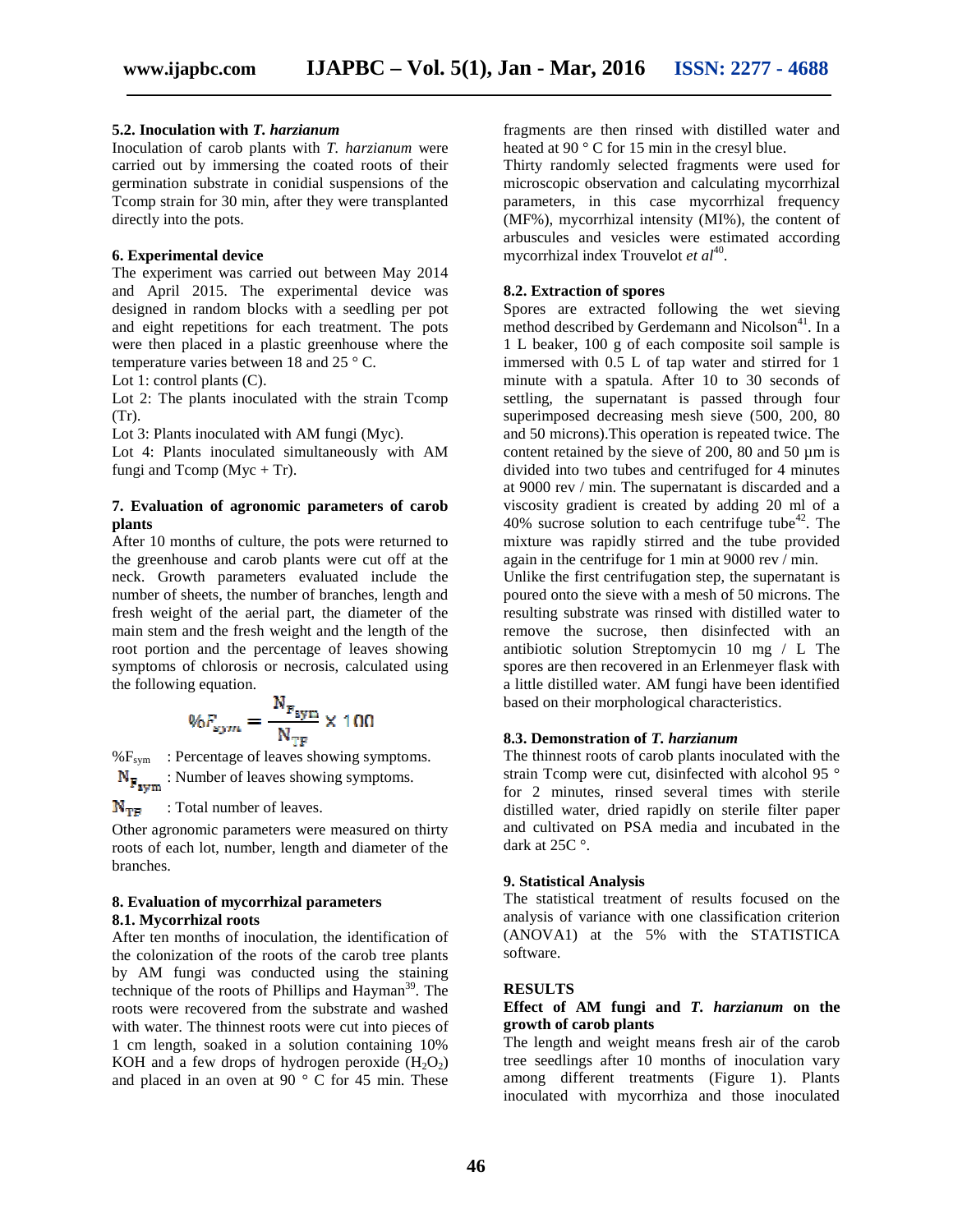simultaneously with mycorrhizae and Tcomp strain registered the greatest length (respectively 61 and 56.12 cm).

The short length was observed in the control plants (35cm). The weight of the aerial part was highest in plants inoculated with AM fungi (57.85 g), followed by that of plants inoculated simultaneously with the endomycorrhizae and Tcomp (44.47 g), while the control plants and those inoculated with Tcomp alone had similar and lower weight (27g and 27.28 respectively).

Figure 2 shows the lengths and average fresh weight of the roots of carob plants in different treatments. Plants inoculated with only endomycorrhizae presented the longest roots (53.87cm), followed by those inoculated with mycorrhiza and Tcomp (42.25 cm) while the control plants showed the shortest roots (30.2 cm). Similarly, the average weight of roots of plants inoculated with AM fungi is higher (53.27g), followed by those of the co-inoculated plants with mycorrhizal and Tcomp or inoculated only with Tcomp that were statistically similar (respectively 39.82g 42.15g). While the control showed the lowest weight of the root system (26.36g).

The comparison between the development of the aerial part and the root system of carob plants in different treatments can be observed on the plate 1

The average values of the number of branches, stem diameter, number of leaves and the percentage of leaves with symptoms are reported in Table 2.

The co-inoculated plants with mycorrhizae and<br>Tromp and those inoculated only with Tcomp and those inoculated only with endomycorrhizae have revealed statistically similar average parameters. Indeed, they have the highest average number of branches (47.3 and 45.37 respectively), followed by the witness, with a mean value of 34.8 and only plants inoculated with *T. harzianum* Tcomp (29.62) showed similar average numbers of branches. The same ranking was obtained in terms of numbers of leaves means.

Plants inoculated with single endomycorrhizae showed the highest stem diameter (1.15cm), followed by those co-inoculated with mycorrhizae and Tcomp. While the other two treatments had similar average diameters and lower.

The percentage of leaves with symptoms was more elevated in the control plants and those inoculated with *T. harzianum* (13.23% and 11.42% respectively) followed by those co-inoculated with mycorrhiza and Tcomp with 10.78% and finally only those inoculated with mycorrhizae that were most protected with only 7.2%.

For a given parameter, two results affected in the same letter are not significantly different at the 5% level according to the ANOVA test.

The effect of different treatments on the diameter and number of branches of the roots is shown in Figure 3. Roots inoculated with Tcomp showed the highest diameter with 1.36 mm (Figure 4). For cons, the number of branches in roots length 1cm is the largest in plants inoculated with only endomycorrhizae with 0.86, while plants inoculated Tcomp only presented the lowest number of branches (0.46).

Microscopic observation of fragments of roots after 10 months of inoculation (Figure 5), made it possible to demonstrate the presence of different structures of mycorrhizae, namely arbuscules (A, B, C), vesicles (D, E) and internal and external hyphae (C, F).

The frequency of mycorrhizal roots of carob varies from one treatment to another (Figure 6). This frequency is almost complete at the roots inoculated with mycorrhizae (98%), followed by the roots of plants co-inoculated with mycorrhizae and *T. harzianum* (75%). While the roots of the plants inoculated only with *T. harzianum* and those of control plants showed no mycorrhiza. The same ranking was obtained as regards the intensity of mycorrhization with 73% for roots inoculated with endomycorrhizae and 56% for the co- inoculated roots with mycorrhizae and *T. harzianum.*

On the other hand, the contents of arbuscular and highest vesicles were recorded at the roots treated with mycorrhizae, 60% and 26% respectively (Figure7), followed by roots co-inoculated with *T. harzianum* and endomycorrhizae. The same ranking was obtained in terms of density of spores in the rhizosphere of carob seed (Figure 8), with 92 spores / 100 g of soil in plants inoculated solely with mycorrhiza.

It should be noted that the content of arbuscular and vesicles and spore density in the rhizosphere of plants have shown no effect in plants inoculated with *T. harzianum* and the control plants (Figures 7 and 8).

The study of morphological criteria spores of AM fungi isolated from the rhizosphere of inoculated plants identified 21 different species. Thirteen species belong to the genus *Glomus*, gender *Acaulospora* four, three and two gender *Scutellospora* gender *Gigaspora*. *Glomus clarum* was the most abundant species with a frequency of occurrence which reached 31.5% (Figure 9).

The identification of fungi isolated from soil co mycorrhizal plants inoculated with *T. harzianum* and revealed the presence of 18 species. Eight species belong to the genus *Glomus*, six gender *Acaulospora* three *Scutellospora* gender and gender *Pacispora. Glomus deserticola* was the most abundant species with a frequency of occurrence which reached 37.2% (Figure 10).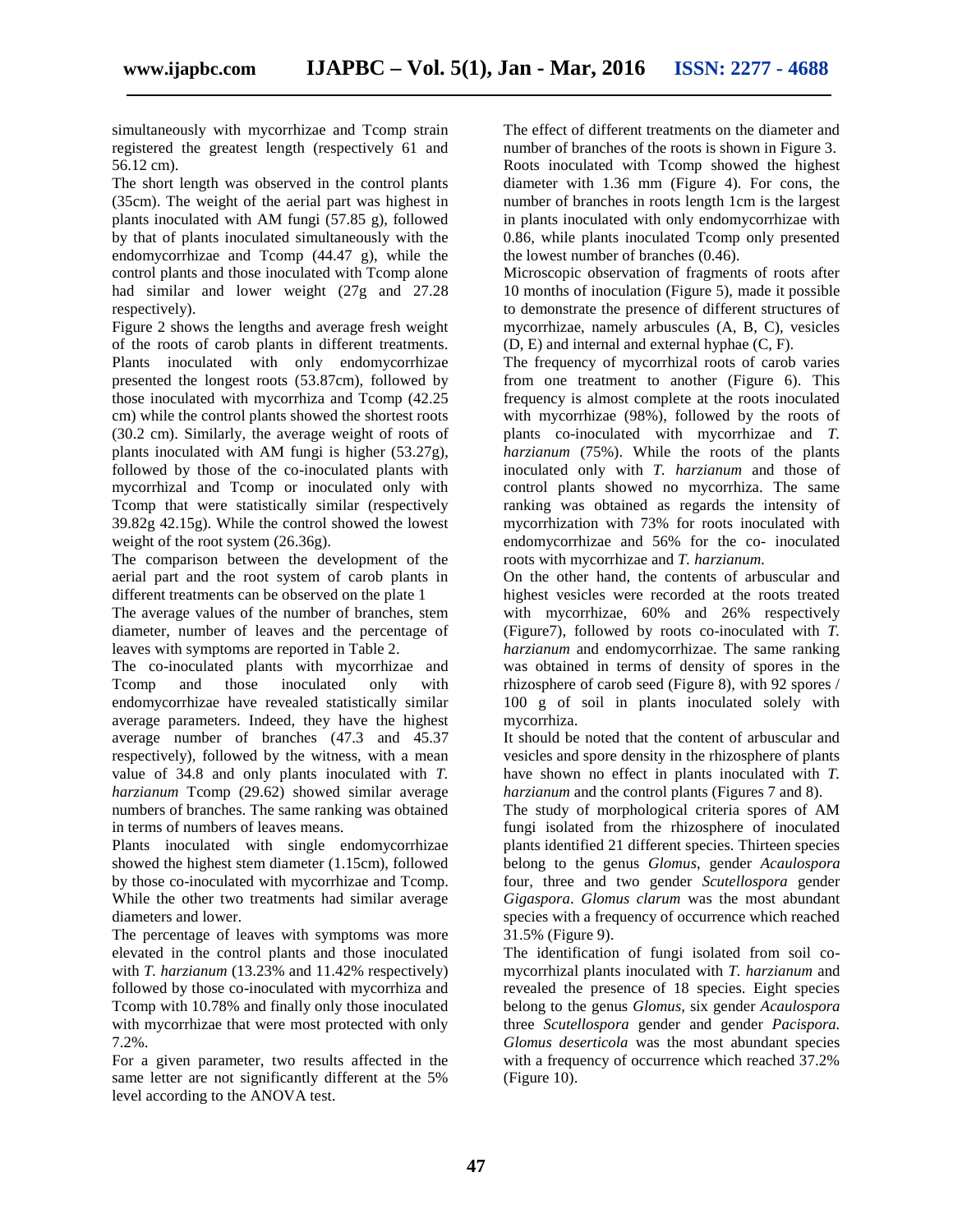Figure 11 shows a microscopic observation of some forms of vesicular endomycorrhizal species isolated from the rhizosphere of plants carob tree.

It should be noted that *T. harzianum* was re-isolated from the roots of the plants inoculated with *T. harzianum* alone and also those co-inoculated with mycorrhiza and Tcomp which shows that mycorrhizal fungi did not prevent colonization root carob with Tcomp (Figure 12).

# **DISCUSSION**

In this work, the beneficial effect of mycorrhizal fungi on carob plant growth has been proven. This effect was reflected primarily by increased biomass and axial and root growth. This is in agreement with work Mwangi *et al.*<sup>43</sup> and Chliyeh *et al.*<sup>19</sup>who also noted that the inoculation of tomato plants with AM fungi stimulated the weight and length of the shoot and root parts of these plants.

Indeed, the symbiosis between AM fungi and host plant improves its absorption for phosphorus and micronutrients $44,45,46,47$ . This is explained by the increased ability of plants to explore more space in the ground<sup>48</sup> and increased tolerance to drought<sup>49</sup>.

Similarly, the number of roots of the branches has shown the highest in plants inoculated with AM fungi. The influence of these fungi on root development may be due to increased absorption of phosphorus that could promote the proliferation and cell elongation<sup>50</sup>. This root development is due to the formation of a greater number of roots, confirming that AM fungi increase the rooting zone<sup>51</sup>.

The double inoculation with mycorrhizal fungi and *Trichoderma harzianum* Tcomp also stimulated all agronomic characteristics of the plants of carob tree but a lesser extent that inoculation of the plants with only mycorrhizae. The positive effect of this double inoculation (Myc + Tr) was higher than inoculation with mycorrhizal only on *Tagets erecta* and *Citrus Tanaka*52,53. Similarly, co-inoculation with a mixture of four species of *Glomus* spp. and *T. harzianum* has fostered the growth of three species of plants *Verbena, Torenia* and *Diascia*<sup>54</sup> .

The generally higher responses in plants carob coinoculation with Tcomp and AM compared to inoculation with Tcomp only are explained by the ability of *T. harzianum* to solubilize the phosphorus insoluble form<sup>55,56</sup>, thus enabling a better absorption of this element by AM fungi<sup>45,57</sup>.

In addition, the relatively slow growth of plants inoculated only with *T. harzianum* could be due to the fact that it is necessary to introduce the inoculum with a carrier who provides sufficient nutrient base to escape, at least temporarily, to the competition from other microorganisms' terrestrial<sup>58</sup>.

In this study, all treatments reduced the percentage of leaves with symptoms relative to control, which would be responsible for the stimulation of growth part at these plants. Indeed, the symbiosis between AM fungi and host plant increases its resistance to disease<sup>59</sup>.In this sense, Hibar *et al*.<sup>60</sup> explained the stimulation of the development of a culture of melon following the application of *T. harzianum* in the work Yedidia *et al.*<sup>61</sup>by activation of the plant defense system, an increase in chitinase and peroxidase activity and an increase in enzyme activity in leaves inducing systemic resistance in these plants.

Furthermore, the root diameter is higher only in plants inoculated with *T. harzianum* compared to other treatments. Roohbakhsh *et al.*<sup>62</sup>also reported an increase in the diameter of the jujube tree roots in proportion with the percentage of inoculum containing two species of *Trichoderma* (*T. harzianum* and *T. virens*).

On the other hand, the inoculated carob tree seedlings with mycorrhiza showed mycorrhizal content highest compared to other treatments, while the double inoculation with *T. harzianum* has reduced the degree of root colonization by the mycorrhizae. McAllister *et al.*<sup>25</sup> also reported a reduction in colonization when maize roots were inoculated simultaneously with AM fungi and *T. harzianum* compared to those inoculated only with AM fungi. This reduction has not taken place when *T. harzianum* was applied two weeks after the inoculation of plants with AM fungi.

Moreover, Rousseau *et al.*<sup>63</sup>observed *in vitroT. Harzianum* parasitizing the AM fungus *Glomus intraradices*, suggesting that these mushrooms could act as parasites in the co-inoculation. In the present study a correlation was observed between root colonization by AM and the density of spores of these fungi, which confirms the work of some authors have reported that root colonization and sporulation of AM fungi are directly related<sup>64,65</sup>

# **CONCLUSION**

The results show the potential value due to inoculation with mycorrhizal on the growth and development of the carob seed. Thus, the use of a functional-based inoculum of AM fungi as a biotechnological technique will allow a better use of nutrients from culture substrates to obtain better growth enhancement of plants used in reforestation, restoration of degraded ecosystems. A double inoculation of plants per endomycorrhizae and *Trichoderma harzianum*, reinforce the root system and the strength of nursery plants and encourage their installation after transplantation into the environment.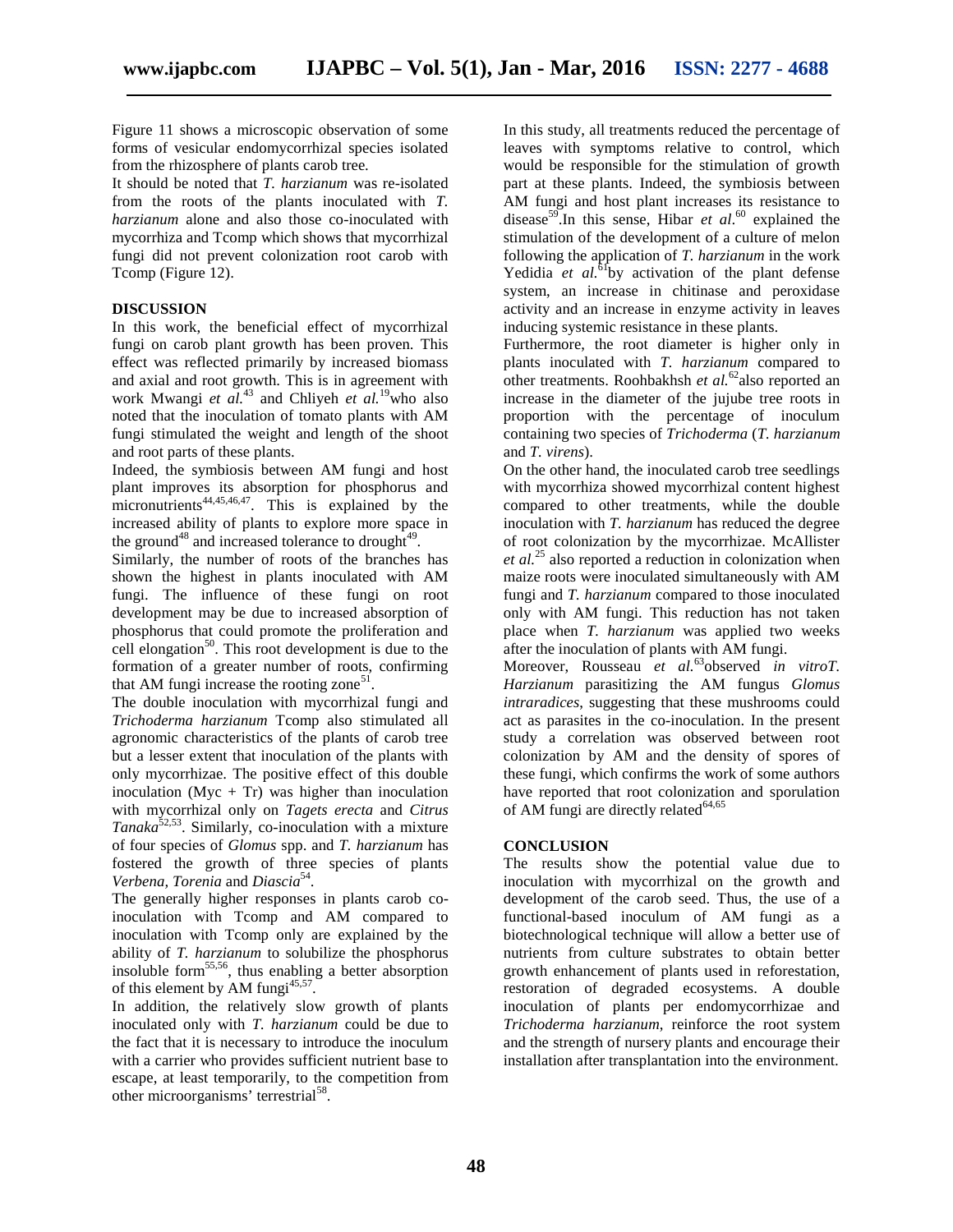

For a given parameter, two results affected in the same letter are not significantly different at the 5% level according to the ANOVA test. **Figure 1**





For a given parameter, two results affected in the same letter are not significantly different at the 5% level according to the ANOVA test. **Figure 2**

**Effect of different treatments on the length and average weight of the root system of the carob tree seedlings after 10 months of inoculation. (L.S.R): length of the root system; (P.S.R): weight of the root system; (C): control; (Myc): arbuscular mycorrhiza; (Tr):** *T. harzianum*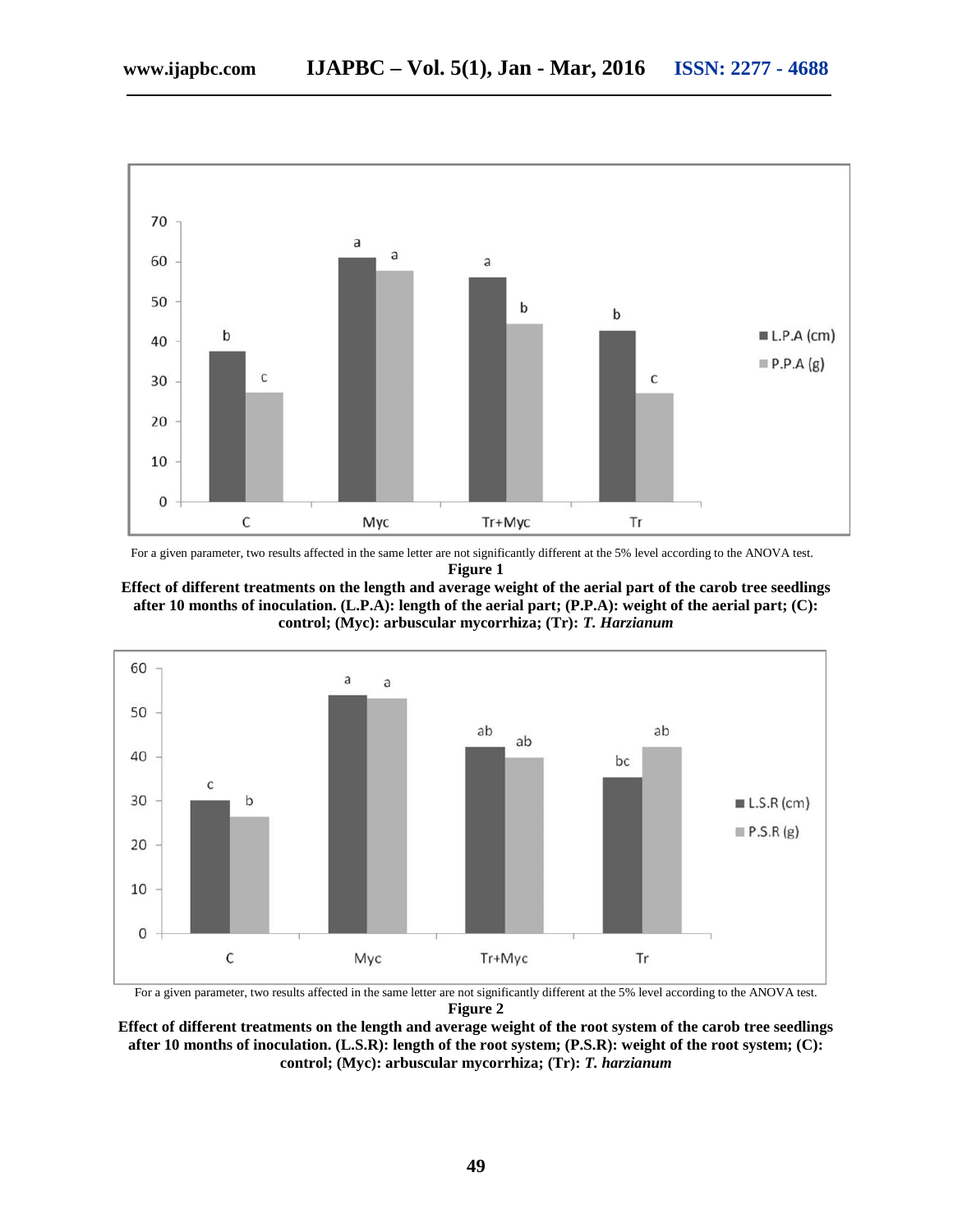

**Plate 1**

**Effect of different treatments on the development of the aerial part (A) and root (B) of the carob tree seedlings after 10 months of inoculation. (Myc): endomycorrhizae AM; (Tr):** *T. harzianum***; C: control.**



For a given parameter, two results affected in the same letter are not significantly different at the 5% level according to the ANOVA test.

**Figure 3**

**Effect of different treatments on the diameter and number of roots ramifications of the carob plants ten days after inoculation. D.R : Roots system diameter ; N.R : ramification number in 1cm of root length; C : Control ; Myc : arbuscular mycorrhizae; Tr :** *T. harzianum.*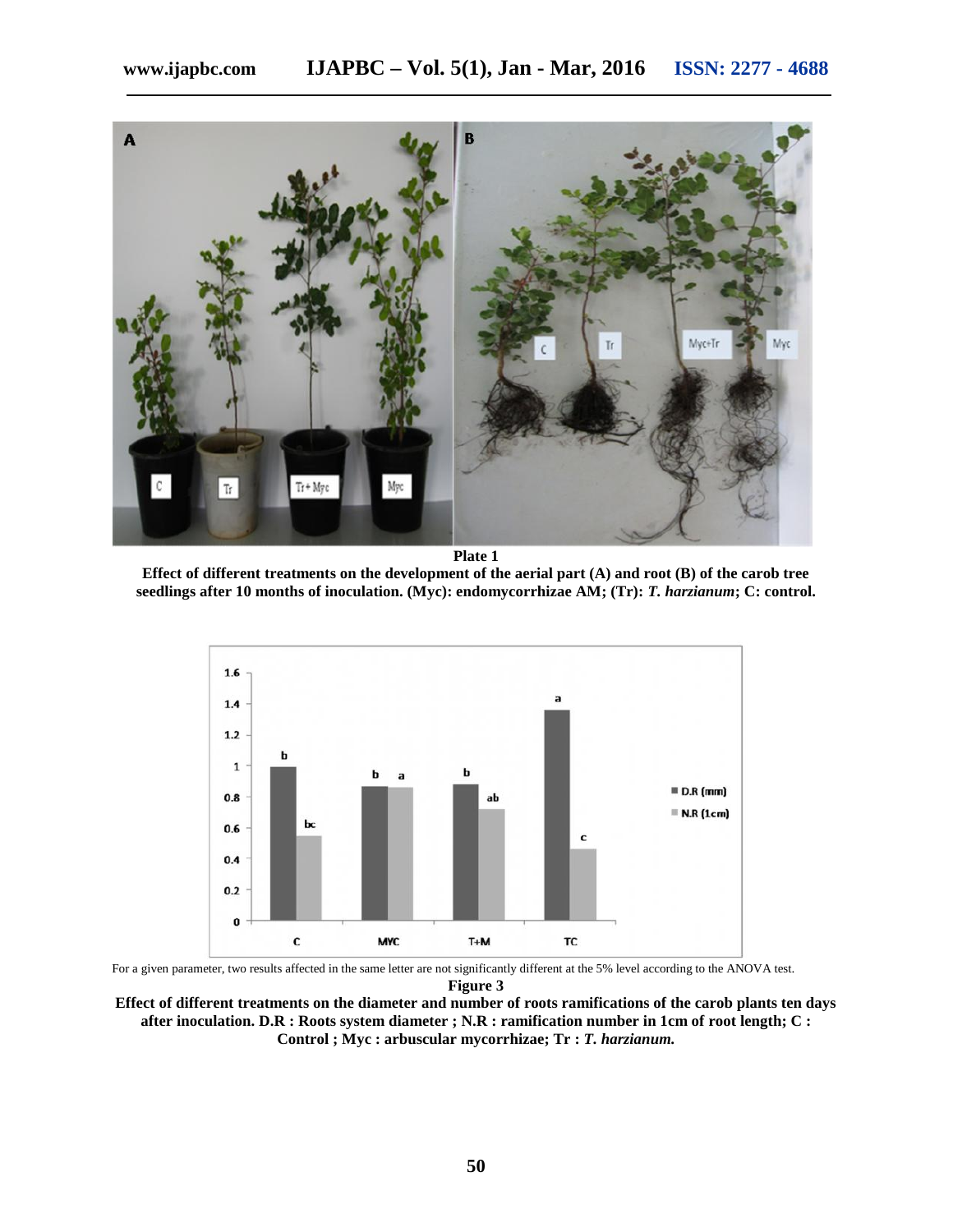

**Figure 4**

**Different diameters of roots system of carrob plants after ten days of inoculation plants. (C) : Control ; (Myc) : endomycorrhizae ; (Tr) :** *T. harzianum*



**Figure 5**

**The different structures of arbuscular mycorrhizae on the roots of plants** *Ceratonia siliqua* **inoculated with mycorrhiza. a: arbuscule; hi: internal hyphae; he: external hyphae; v: vesicules; Tr:** *T. harzianum* **(G. × 400).**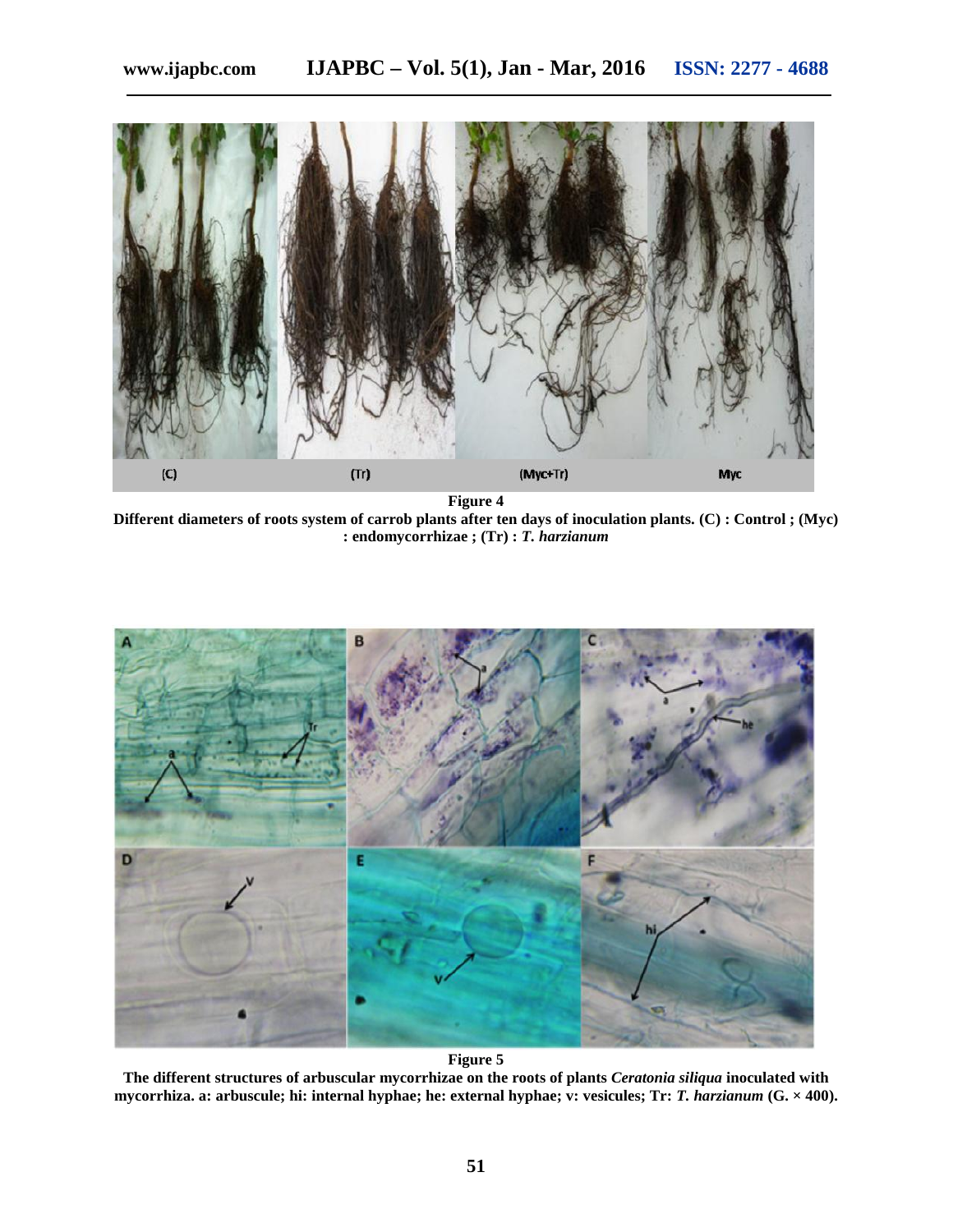

For a given parameter, two results affected in the same letter are not significantly different at the 5% level according to the ANOVA test. **Figure 6**





For a given parameter, two results affected in the same letter are not significantly different at the 5% level according to the ANOVA test. **Figure 7**

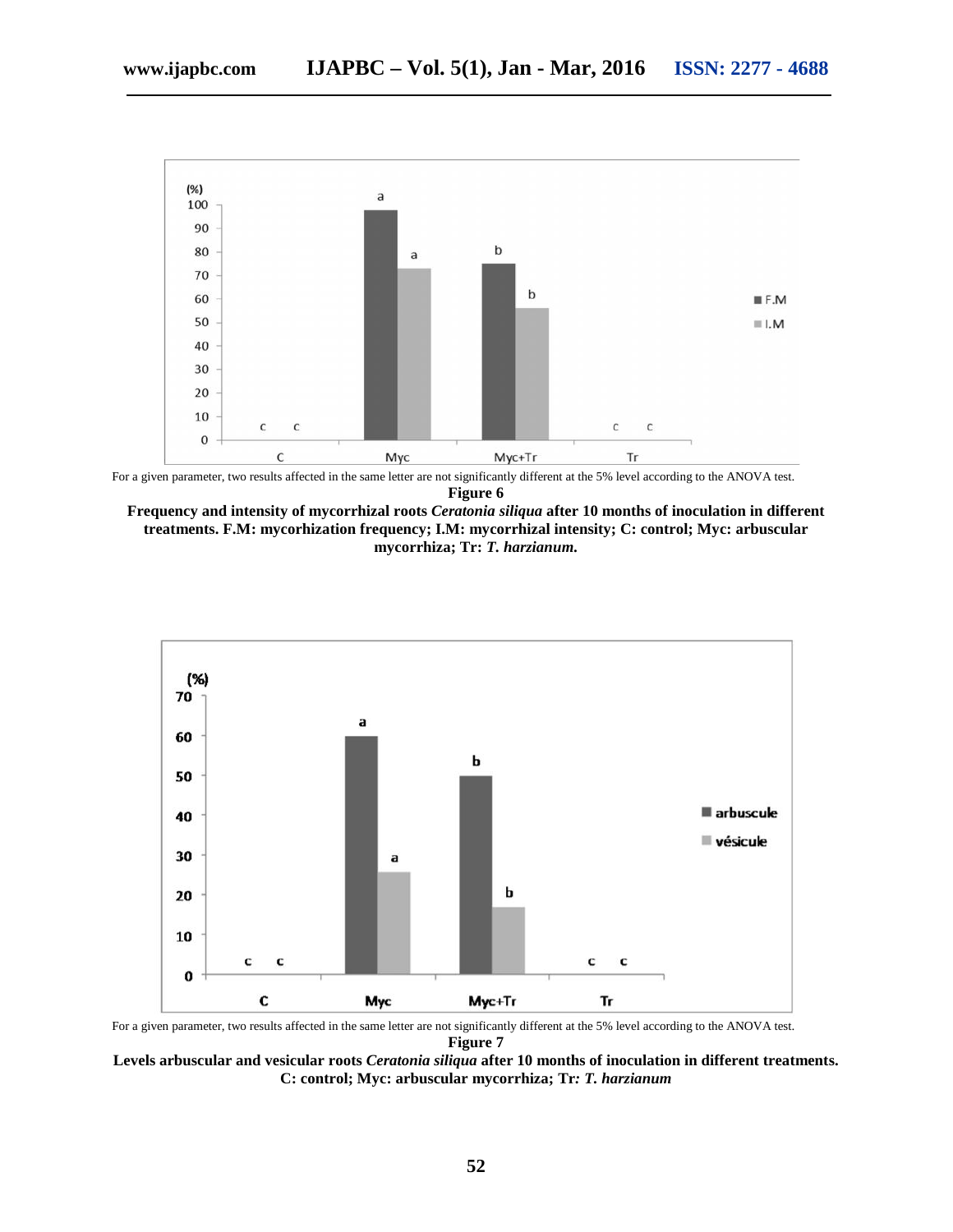

For a given parameter, two results affected in the same letter are not significantly different at the 5% level according to the ANOVA test. **Figure 8**





For a given parameter, two results affected in the same letter are not significantly different at the 5% level according to the ANOVA test. **Figure 9**

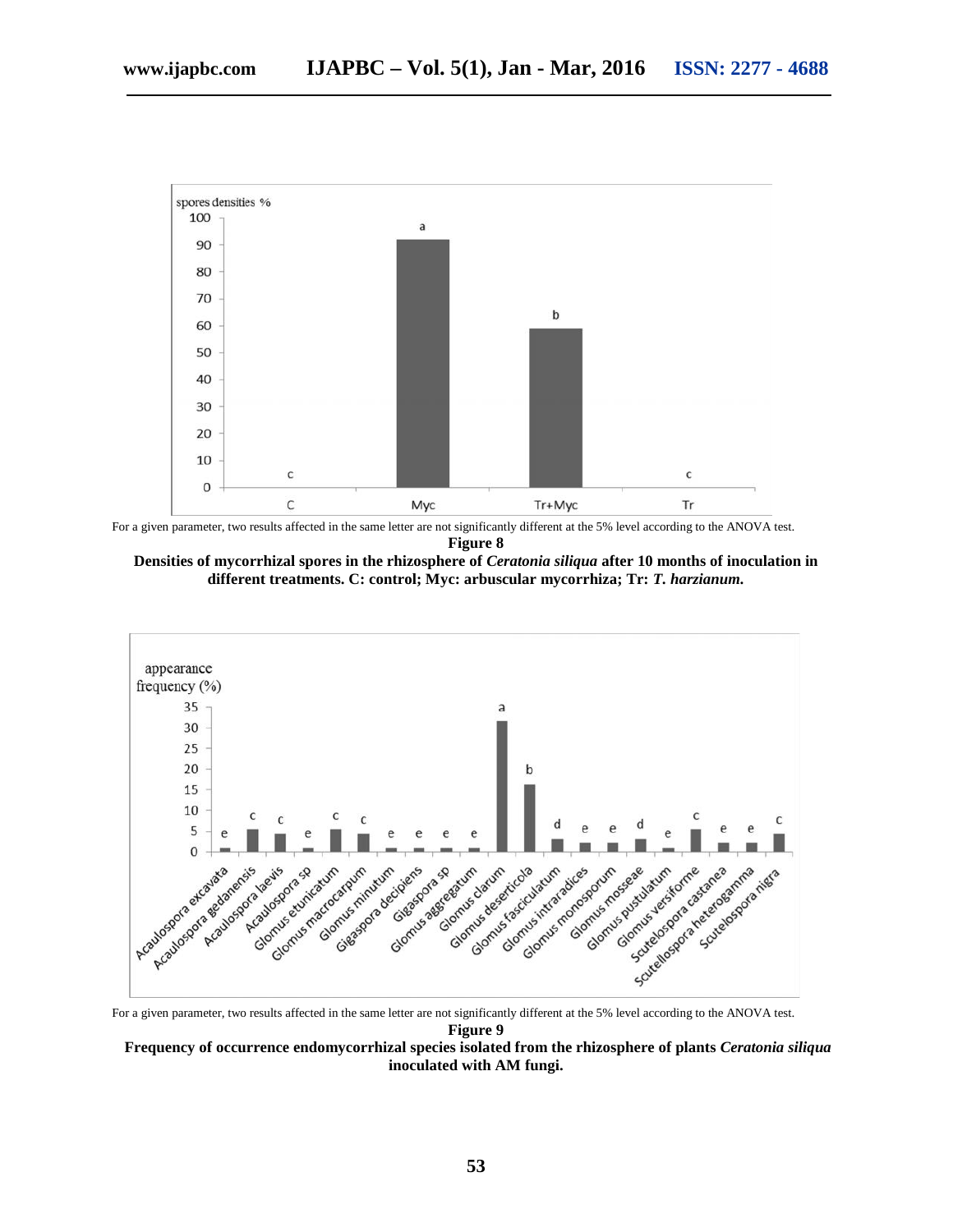

For a given parameter, two results affected in the same letter are not significantly different at the 5% level according to the ANOVA test **Figure 10**





**Figure 11**

**Some species of mycorrhizal fungi isolated from the rhizosphere of** *Ceratonia siliqua* **10 months after inoculation. (A)** *G. fecundisporum***, (B)** *G. macrocarpum***, (C)** *G. calospora***, (D)** *G. deserticola***, (E)** *G. fasciculatum***, (F)** *G. aggregatum***, (G)** *A. gedanensi***s, (H)** *G. clarum* **and (I)** *G. etunicatum***.**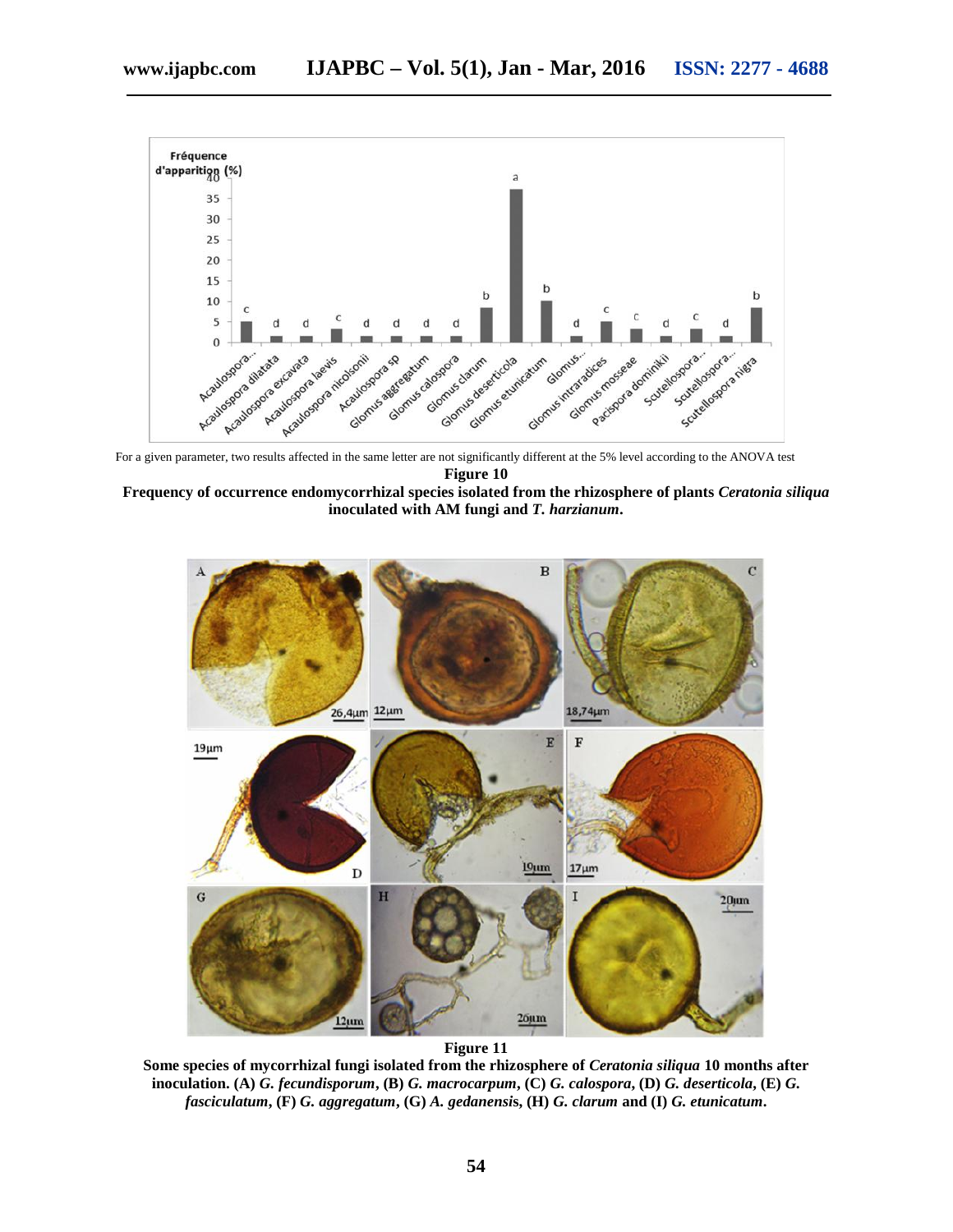

**Figure 12 Re-isolation of** *T. harzianum* **from roots fragments co-inoculated with Tcomp and AM fungi (A and B).**

| Table 2                                                                                                       |  |  |  |  |  |  |
|---------------------------------------------------------------------------------------------------------------|--|--|--|--|--|--|
| Effects of different treatments on the number of branches, leaves, stem diameter and the percentage of leaves |  |  |  |  |  |  |
| with symptoms after 10 months of inoculation                                                                  |  |  |  |  |  |  |

|               | Number of branches | Stem diameter (cm) | Number of leaves    | Percentage of leaves showing symptoms<br>(% ) |
|---------------|--------------------|--------------------|---------------------|-----------------------------------------------|
| Myc           | $45.37^{\circ}$    | $1.15^{\rm a}$     | $139.12^a$          | $7.2^{\circ}$                                 |
| $Myc+Tr$      | $47.5^{\circ}$     | 1.03 <sup>b</sup>  | 130.37 <sup>a</sup> | $10.78^{b}$                                   |
| <b>Tr</b>     | $29.62^b$          | $0.92^{\circ}$     | $83.87^b$           | $11.42^{\rm a}$                               |
| $\mathcal{C}$ | 34.8 <sup>ab</sup> | 0.87 <sup>c</sup>  | $86.8^{b}$          | $13.23^a$                                     |

(C): control; (Myc) mycorrhizae; (Tr): *T. harzianum.*

# **REFERENCES**

- 1. Emberger L, Maire R, Jahandiez E. Catalogue des plantes du Maroc (Spermaphytes et Pteridophytes). Edi, Imprimerie Minerva. Alger, 1931; 1171p
- 2. Metro A, Sauvage C. Flore des végétaux ligneux de la Maâmora la nature au Maroc 1.Sco. Sci. Nat. Physi. Rabat (Maroc), 1955; 498p
- 3. Quezel P, Santa S. Nouvelle flore d'Algérie et des régions désertiques méridionales. CRNS, Paris (FR), 1962. 1963;Tome I: 1-565, Tome II: 566-1170
- 4. Guinochet M, Vilmorin R. Flore de France. Edit. CNRS, Paris. 5 fasc, 1984; 1879
- 5. Batlle I, Tous J. Carob tree *Ceratonia siliqua* L. Institute of Plant Genetic and Crops Plant Research Gatersleben. International Plant Resources Institute. Rome (Italy), 1997; 92p
- 6. Gharnit N, El Mtili N, Ennabili AT, Ennabili A. Social characterisation and exploitation of carob

tree (*Ceratonia siliqua* L.) from Mokrisset and Bab Taza (NW of Morocco). Science Letters, 2001; 3 (2): 10.

- 7. Correia P M, Martins-Loucao MA. Preliminary studies on Mycorrrhizae of *Ceratonia siliqua* L. In New York Botanical Gardens: Mycorrhizas in integrated systems from genes to plant development. NY Bronx, 1994; 86 - 88
- 8. Lo Gullo MA, Salleo S. Different strategies of drought resistance in tree Mediterranean sclerophyllous trees growing in the same environmental conditions. New Phytol, 1988; *108(3): 267-276*
- 9. Gharnit N, El Mtili N, Ennabili A, Sayah F. Importance socio-éconmique du caroubier (*Ceratonia siliqua* L.) dans la Province de Chefchaouen (nord-ouest du Maroc). *J. Bot. Soc. Bot. France,* 2006; *33: 43-48*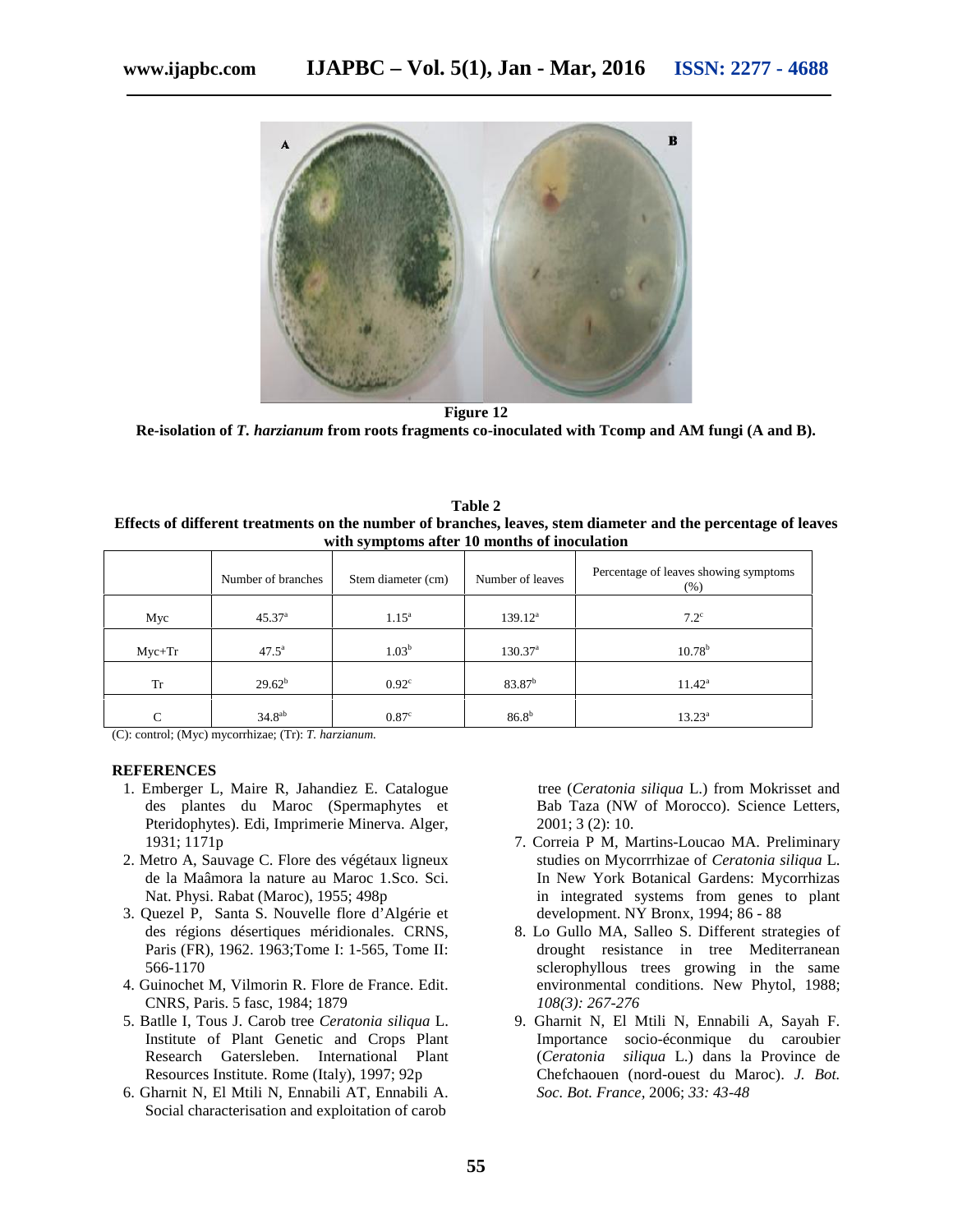- 
- 10. Thomas V, Mehta AR. Effect of phlorolglucinol on shoot growth and initiation of roots in carob tree culture grown *in vitro*. *In*: Plant Cell Culture in Crop Improvement. Basic Life Sciences, (Sen S. K. and Giles K. L. Eds.) Plenum Press, New York, London, 1983; 22: 451-457
- 11. Vinterhalter D, Vinterhalter B. Factors affecting *in vitro* propagation of carob (*Ceratonia siliqua* L.). Arch. Biol. Sci. Belgrade, 1992; 44(3-4): 177-186
- 12. Belaizi M, Bolen MR, Boxus P. Régénération *in vitro* et acclimatation du caroubier (*Ceratonia siliqua* L.). Dans « Quel avenir pour l'amélioration des plantes ? », J. Dubois et Y. Demerly (eds). J. Libbey Euro text, 1994; P: 227-232
- 13. Gharnit N. Le caroubier (*Ceratonia siliqua* L.): Essais de propagation *in vitro* et intérêt socio économique au Cercle de Mokrisset (NW du Maroc). Mémoire DESA, N° 576. 5, GHA, Université Abdelmalek Essaadi, Faculté des Sciences de Tétouan (Maroc), 1997; 48p
- 14.Gaouar N. Etude de la valeur nutritive de la caroube de différentes variétés Algériennes. Thèse magister. UNIVERSITE ABOU BEKR BELKAID- TLEMCEN Faculté des Sciences de la Nature et de La Vie et des Sciences de la Terre et de l'Univers, 2011; 95p
- 15. Rejeb MN. Le caroubier en Tunisie: Situations et perspectives d'amélioration. Dans: Quel avenir pour l'amélioration des plantes? Edit. AUPELF-UREF. John Libbey Eurotext. Paris, 1995; 79-85
- 16.El Asri A, Ait Aguil F, Douaik A, Ouazzani Touhami A, Douira A. Effect of irrigation on the growth of young carob plantation in the Northeast of Morocco: plated seedling were two years old. Trade Science Inc, Research & Reviews in BioSciences, 2014; 9(4): 137-141
- 17.Harman GE, Petzoldt R, Comis A, Chen J. Interactions between *Trichoderma harzianum* strain T22 and maize inbred line mo17 and effects of these interactions on diseases caused by *Pythium ultimum* and *Colletotrichum graminicola*. J. Phytopathol, 2004; 94(2): 147- 153
- 18.Whipps JM. Prospects and limitations for mycorrhizas in biocontrol of root pathogens. Can J. Bot, 2004; 82(8): 1198–1227
- 19. Avis TJ, Gravel V, Antoun H, Tweddell RJ. Multifaceted beneficial effects of rhizosphere microorganisms on plant health and productivity. Soil Biol Biochem, 2008; 40(7): 1733–1740
- 20. Chliyeh M, Ouazzani Chahdi A, Selmaoui K, Ouazzani Touhami A, Filali- Maltouf A, El Modafar C, Moukhli A, Oukabli A, Benkirane R, Douira A. Effect of *Trichoderma harzianum* and arbuscular mycorrhizal fungi against *Verticillium* wilt of tomato. International Journal of Recent Scientific Research, 2014; 5(2): 449- 459
- 21. Mouria B, Ouazzani-Touhami A, Douira A. Effect of different *Trichoderma* strains to growth in a greenhouse tomato crop and their ability to colonize the roots and the substrate. Phytoprotection, 2007; 88 (3): 103-110
- 22. Datnoff LE, Nemec S, Pernezny K. Biological control of *Fusarium* crown and root rot of tomato in Florida using *Trichoderma harzianum* and *Glomus intraradices*. Biol. Control, 1995; 5(3): 427-431
- 23. Siddiqui ZA, Mahmood I. Biological control of *Heterodera cajani* and *Fusarium udum*on pigeonpea by *Glomus mosseae*, *Trichoderma harzianum*, and *Verticillium chlamydosporium*. Israel J. Plant Sci, 1996; 44(1): 49–56
- 24.Chandanie WA, Kubota M, Hyakumachi M. Interactions between the arbuscular mycorrhizal fungus *Glomus mosseae* and plant growth promoting fungi and their significance for enhancing plant growth and suppressing damping-off of cucumber (*Cucumis sativus* L.). Appl Soil Ecol, 2009; 41(3): 336–341
- 25.Sghir F, Chliyeh M, Touati J, Mouria B, Ouazzani Touhami A, Filali-Maltouf A, El Modafar C, Moukhli A, Benkirane R, Douira A. Effect of a dual inoculation with endomycorrhizae and *Trichoderma harzianum* on the growth of date palm seedlings. *Int. J. Pure App. Biosci,* 2014; 2 (6): 12-26
- 26.McAllister CB, Garcia-Romera I, Godeas A, Ocampo JA. Interactions between *Trichoderma koningii*, *Fusarium solani* and *Glomus mosseae* Effects on plant growth, arbuscular mycorrhizas and the saprophyte inoculants. Soil Biol Biochem, 1994a; 26(10): 1363–1367
- 27. Mc Allister CB, Garcia-Romera I, Godeas A, Ocampo JA. *In vitro* interactions between *Trichoderma koningii*, *Fusarium solani* and *Glomus mosseae*. Soil Biol. Biochem, 1994b; 26(10): 1369–1374
- 28. Martinez A, Obertello M, Pardo A, Ocampo JA, Godeas A. Interactions between *Trichoderma pseudokoningii* strains and the arbuscular mycorrhizal fungi *Glomus mosseae* and *Gigaspora rosea*. Mycorrhiza, 2004; 14(2): 79– 84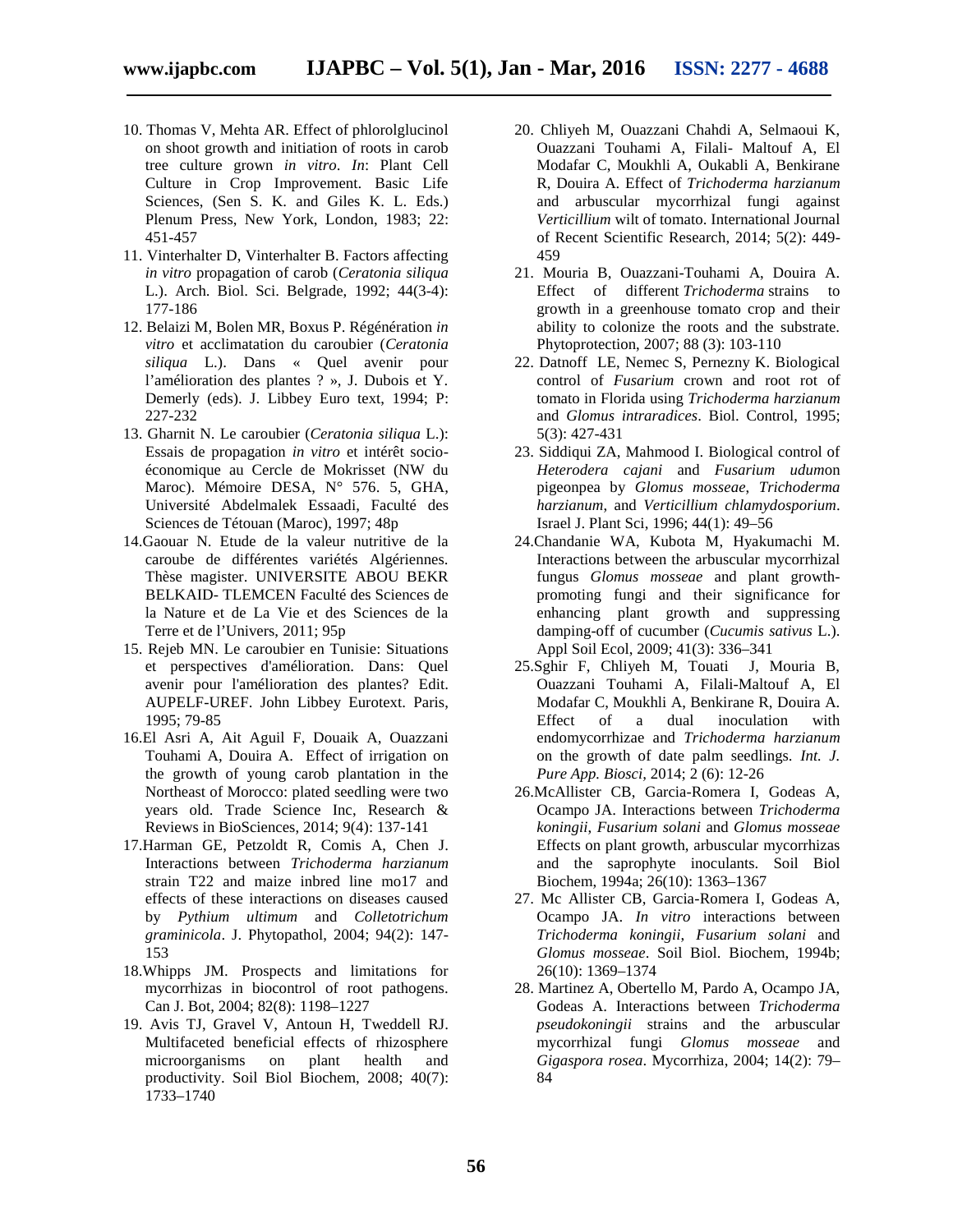- 29.Plenchette C, Fortin JA, Furlan V. Growth responses of several plant species to mycorrhizae in a soil of moderate P-fertility. I Mycorrhizal dependency under field conditions. Plant and Soil, 1983; 70(2): 199-209
- 30.Karagiannidis N, Hadjisavva Z. The mycorrhizal fungus *Glomus mosseae* enhances growth, yield and chemical composition of a durum wheat variety in 10 different soils. Nutrient Cycling in Agroecosystems, 1998; 52: 1-7
- 31.McAllister CB, Garcia-Garrido JM, Garcia- Romera I, Godeas A, Ocampo JA. Interaction between *Alternaria alternate* or *Fusarium equiseti* and *Glomus mosseae* and its effects on plant growth. Plant and Soil, 1997; 24 (3): 301- 305
- 32.Karagiannidis N, Bletsos F, Stavropoulos N. Effect of *Verticillium* wilt (*Verticillium dahlia* Kleb.) and mycorrhiza (*Glomus mosseae*) on root colonization, growth and nutrient uptake in tomato and eggplant seedlings. Scientia Horticulturae, 2002; 94 (1-2): 145-156
- 33. Sharif M, Sarir MS, Nasrullah. Field evaluation of arbuscular mycorrhizal fungi in wheat maize cropping system in Hazara division of north west frontier province, Pak. J. Biol. Sci, 2006; 9 (3): 487- 492
- 34.Kumar A, Mangla C, Aggarwal A, Srivastava V. Rhizospheric effect of Endophytic Mycorrhiza and *Trichoderma viride* on physiological parameters of *Mentha Spicata* linn. *Asian J. of Adv. Basic Sci,* 2014; 2(1): 99-104
- 35.Handelsman J, Stabb EV. Biocontrol of soil borne plant-pathogens. Plant Cell, 1996; 8(10): 1855–1869
- 36. Mouria B, Ouazzani-Touhami A, Douira A. Effet du compost et de *Trichoderma harzianum* sur la suppression de la verticilliose de la tomate. *Journal of Applied Biosciences,* 2013; 70: 5531– 5543
- 37.Mouria B, Ouazzani-Touhami A, Mouria A, Benkirane R, Douira A. Effect of compost and antagonistic fungi on suppression of Tomato Grey Mold. Biolife, 2015; 3(2): 378-390
- 38. Barea JM. Mycorrhiza / bacteria interactions on plant growth promotion. *In:* Ogoshi, A., Kobayashi, L., Homma, Y., Kodama, F., Kondon, N., Akino, S. (Eds.), Plant Growth- Promoting Rhizobacteria, Present Status and Future Prospects. OECD, Paris, 1997; 150–158
- 39. Phillips JM, Hayman DS. Improved procedures for clearing roots and staining parasitic and vesicular arbuscular mycorrhizal fungi for rapid assessment of infection. Trans. Brit. Mycol. Soc, 1970; 55(1): 158-161
- 40. Trouvelot A, Kough JL, Gianinazzi-Pearson V. Mesure du taux de mycorhization VA d'un système radiculaire. Recherche de méthodes d'estimation ayant une signification fonctionnelle. Physiological and Genetical Aspects of Mycorrhizae (Gianinazzi-Pearson V & Gianinazzi S, eds), INRA Press, Paris, 1986; 217–221
- 41.Gerdemann JW, Nicolson TH. Spores of mycorrhizal Endogone species extracted from soil by wet sieving and decanting. *Trans. Brit. Mycol. Soc*, 1963; 46(2): 235 – 244
- 42.Walker C, Mize CW. Population of endogonaceous fungi at two locations in central Iowa. Can. J. Bot, 1982; 60(12): 2518-2529.
- 43. Mwangi MW, Monda EO, Okoth SA, Jefwa JM. Effect of *Trichoderma harzianum* and arbuscular mycorrhizal fungi on growth in tomato (L*ycopersicum esculentum* mill) seedlings, napier (*Pennisetum purpureum* L.*)* and tea (C*amellia sinensis* l) cuttings. Tropical and Subtropical Agroecosystems, 2011; 11: 423  $-429.$
- 44. Eden T. Tea. 2<sup>nd</sup> ed. Longmans, London, 1965; 205p
- 45. Smith SE, John JB, Smith FA, Bromley JL. Effect of mycorrhizal infection on plant growth, nitrogen and phosphorous nutrition in glass house grown *Allium cepa* L. *New Phytol,* 1986;103: 359- 373
- 46. George E, Haussler KU, Vetterlein D, Gorgus E, Marschner H. Water and nutrient translocation-by hyphae of *Glomus mosseae*. Can. J. Bot, 1992; 70(11): 2130-2137.
- 47. Toro M, Azcón R, Barea JM. The use of isotopic dilution techniques to evaluate the interactive effects of *Rhizobium* genotype, mycorrhizal fungi, phosphate-solubilizing rhizobacteria and rock phosphate on nitrogen and phosphorus acquisition by *Medicago sativa*. New Phytol., 1998; 138: 265–273
- 48. Joner EJ, Johansen A. Phosphatase activity of external hyphae of two arbuscular mycorrhizal fungi. Mycol Res., 2000; 104(1): 81-86
- 49. Ruiz-Lozano JM, Azcón R. Hyphal contribution to water uptake in mycorrhizal plants as affected by the fungal species and water status. Physiol. Plantarum, 1995; 95(3): 472–478
- 50.Black CA. Methods of soil analysis. *In*: agronomy part 2 vol. 9. Am. Soc. Agron, Wisconsin, USA, 1965; 1114-1162
- 51. Boureima S, Diouf M, Diop TA, Diatta M, Leye EM, Ndiaye F, Seck D. Effects of arbuscular mycorrhizal inoculation on the growth and the development of sesame (*Sesamum indicum* L.).